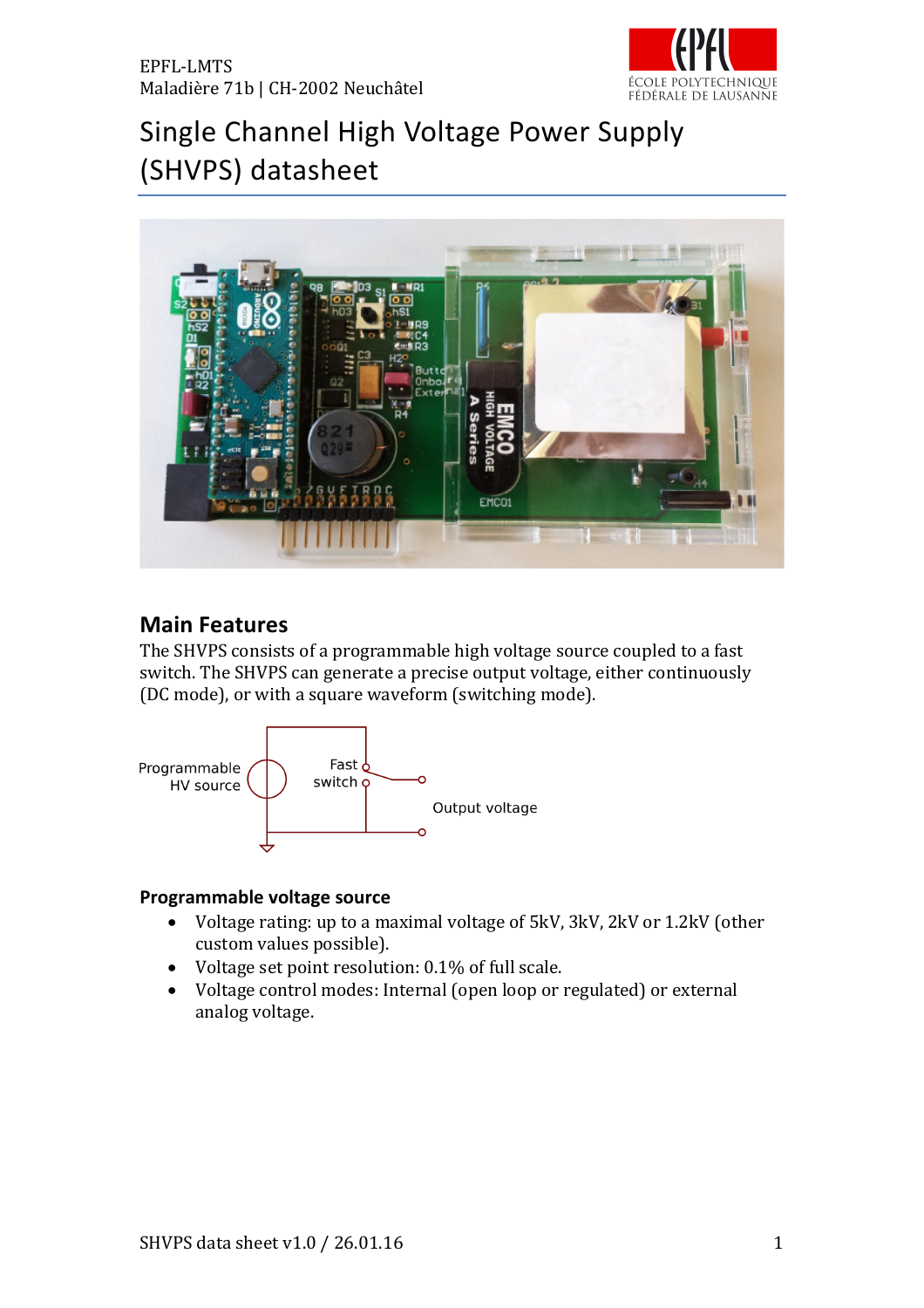

#### **Fast switch**

• Three main output modes: DC voltage, square signal, or 0V (off).



- Square signal:
	- o High voltage level: programmable voltage. Low voltage level: 0V
	- $\circ$  Frequency range: 0.001 Hz to >1kHz.
	- $\circ$  Source of switching signal: Internal timer, manual push-button, or external 5V TTL signal.

## **Interface**

- GUI interface providing access to all functions.
	- $\circ$  Ability to control several SHVPS in parallel.
	- $\circ$  Safety feature to limit the output voltage below a user-defined level.
	- $\circ$  Memory function to store parameters in the unit.

| Galahad<br>b.                                                                           |                                                           |
|-----------------------------------------------------------------------------------------|-----------------------------------------------------------|
| ÉCOLE POLYTECHNIQUE<br>FÉDÉRALE DE LAUSANNE                                             |                                                           |
| $\mathcal{C}$<br>Timer   R<br>DC.<br>On                                                 | Save                                                      |
| <b>Voltage setpoint (V)</b>                                                             | <b>Informations</b>                                       |
| 2000<br>3000<br>$\mathbf{I}$<br>$\frac{1}{x}$<br>ı<br>٧<br>1500<br>3500<br>10<br>╱<br>↖ | $\mathfrak{S}(\mathbf{C})$<br>HV on                       |
| $-4000$<br>1000                                                                         | <b>Feedback</b><br><b>Set point</b><br><b>PWM</b>         |
| <b>Frequency</b><br>$500 -$<br>4500<br>Ę<br> 0.1<br>Hz<br>$\mathbf{0}^{\prime}$<br>5000 | $\bf{0}$<br>122<br>$\bf{0}$<br>$\mathbf v$<br>$\mathbf v$ |
|                                                                                         | Cycles<br>Frequency                                       |
| <b>Number of cycles</b>                                                                 | $\overline{0}$<br>0.1<br>Hz<br>$ 0\rangle$                |
| 10                                                                                      |                                                           |
| HVPS interface 2.4 @ 2105 EPFL-LMTS                                                     | <b>Disconnect</b>                                         |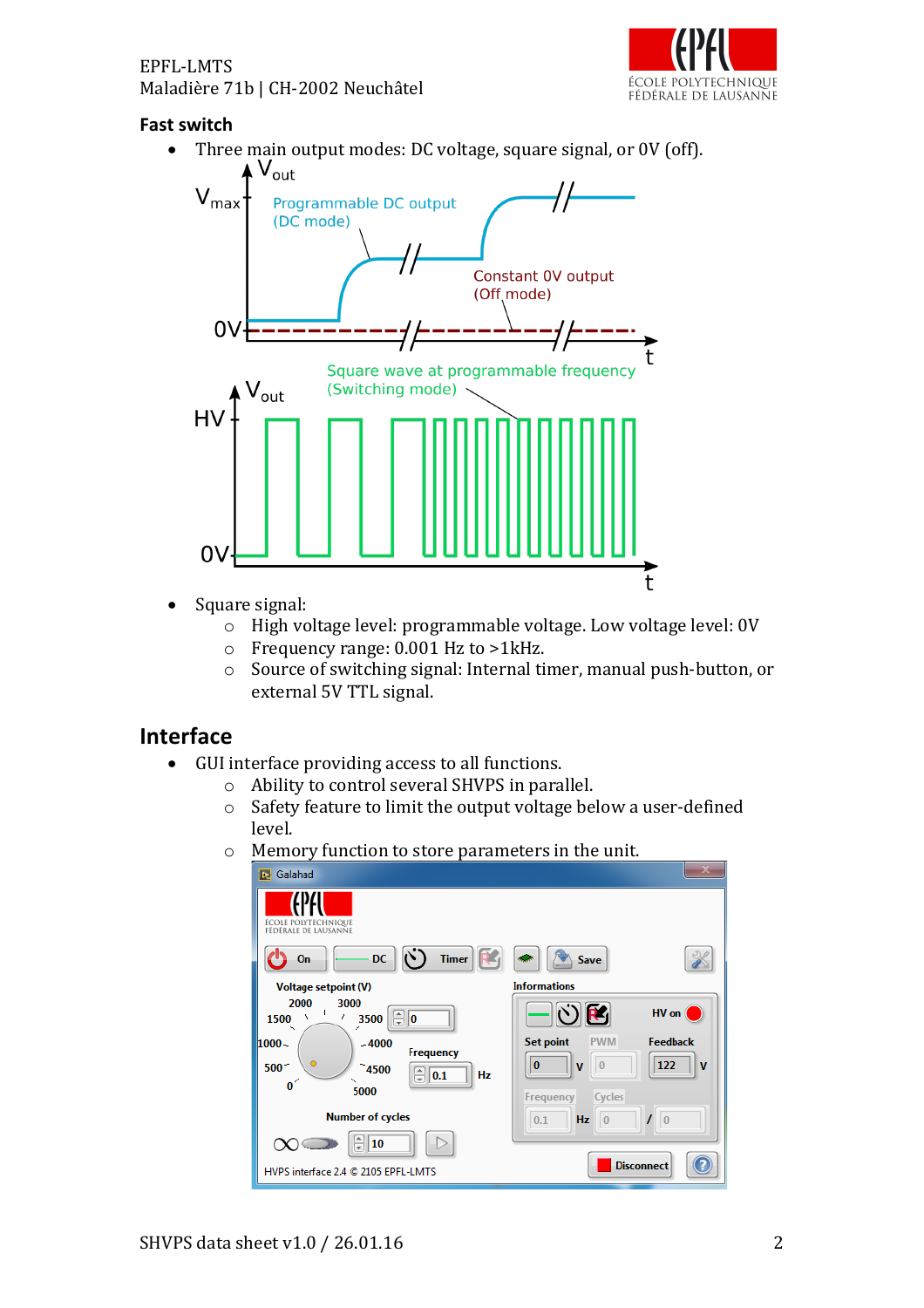

• LabVIEW library with all the necessary functions required to program the SHVPS and to synchronize it with other instruments.



• Set of commands for direct serial communication with the SHVPS for use with any programming language.

### **Miscellaneous**

- Possibility to group up to 4 SHVPS into a multichannel unit.
	- $\circ$  Synchronized switching between the channels.
	- $\circ$  Precise phase shift between the channels.
	- o Single USB cable to address up to 4 SHVPS.

# **Contents of SHVPS kit**

- Single Channel High Voltage Power Supply
- 6V DC power adapter
- USB cable
- Pair of HV cable with alligator clips
- Getting started guide
- Detailed user manual
- Graphic user interface (Windows  $7^1$ , OSX)
- LabVIEW library (Labview 2015 and later)

<sup>1)</sup> Compatibility with newer versions not yet tested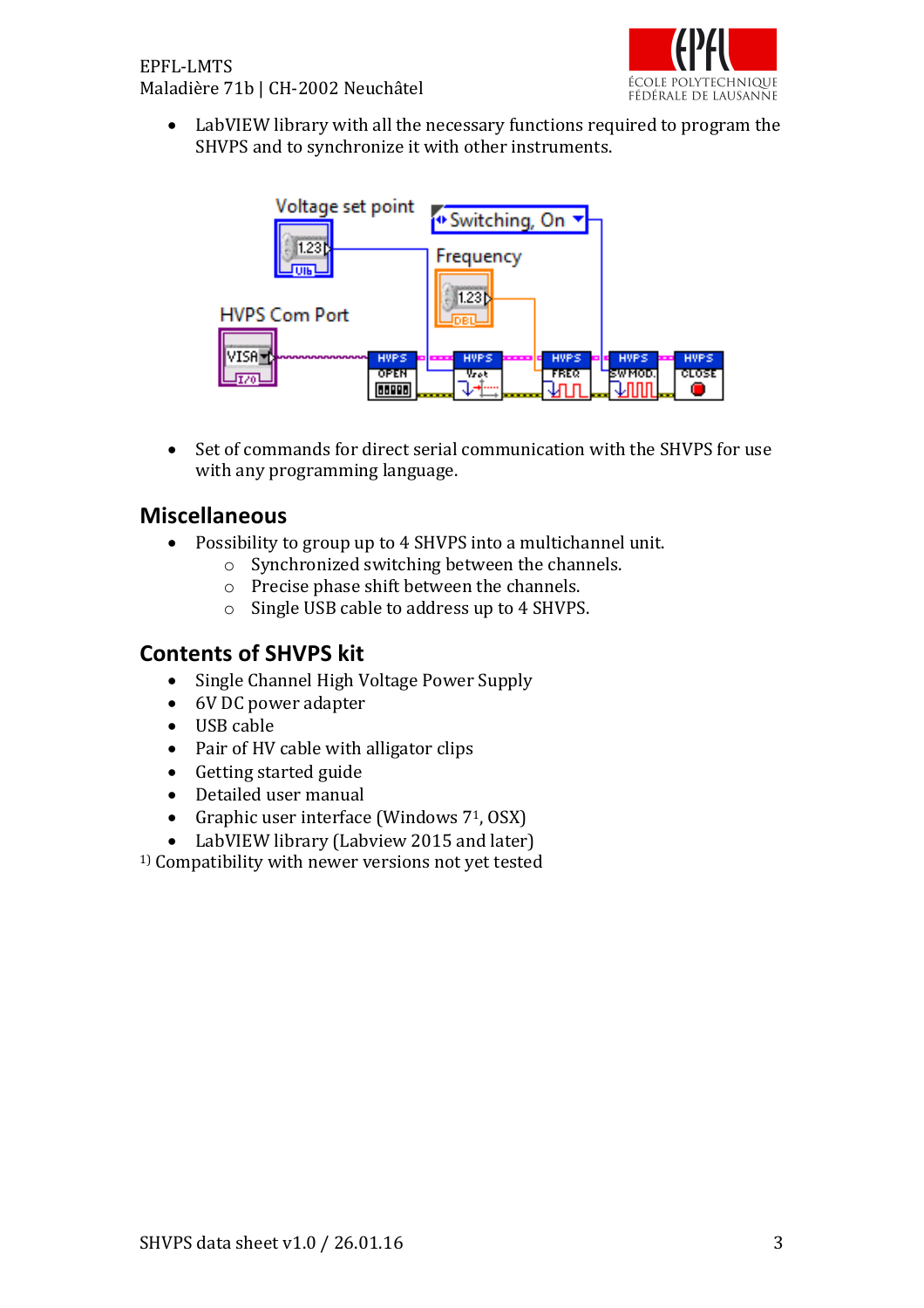

# **Detailed performance**

Preliminary data Measurements are performed with a  $100M\Omega/1pF$  output load.

## **5000V SHVPS**

#### **Output Voltage accuracy**

|                                                                    | Min. | <b>Typical</b> | <b>Max</b> |
|--------------------------------------------------------------------|------|----------------|------------|
| Average absolute error between 5%-95% of Vmax $1$ (V)              |      | 3.9            | 4.5        |
| Average absolute error between 5%-95% of Vmax (%<br>of full scale) |      | 0.078          | 0.09       |
| Maximal absolute error between 5%-95% of Vmax (V)                  |      | 19             | 22         |
| Maximal absolute error between 5%-95% of Vmax (%<br>of full scale) |      | 0.38           | 0.44       |

#### **Voltage set point and regulation**

**Change of voltage set point in open loop** 

|                                               | Min. | <b>Typical</b> | <b>Max</b> |
|-----------------------------------------------|------|----------------|------------|
| Rise time for a step from 0 to 20% Vmax (ms)  | 100  | 125            | 150        |
| Fall time for a step from 20% Vmax to 0 (ms)  | 280  | 288            | 295        |
| Rise time for a step from 0 to 100% Vmax (ms) | 25   | 33             | 40         |
| Fall time for a step from 100% Vmax to 0 (ms) | 205  | 210            | 215        |

Change of voltage set point in voltage regulation mode<sup>2,3</sup>

|                                               | Min. | <b>Typical</b> | <b>Max</b> |
|-----------------------------------------------|------|----------------|------------|
| Rise time for a step from 0 to 20% Vmax (ms)  | 75   | 90             | 115        |
| Fall time for a step from 20% Vmax to 0 (ms)  | 340  | 355            | 370        |
| Overshoot for step from 0 to 20% Vmax (%)     |      | $\Omega$       |            |
| Rise time for a step from 0 to 100% Vmax (ms) | 35   | 65             | 105        |
| Fall time for a step from 100% Vmax to 0 (ms) | 240  | 250            | 255        |
| Overshoot for step from 0 to 100% Vmax (%)    |      | 0              | $<$ 1      |

**High speed switching**

|                                                        | Min. | <b>Typical</b> | <b>Max</b> |
|--------------------------------------------------------|------|----------------|------------|
| Frequency accuracy (1-1000Hz): Error in % of set point |      | 0.01           | 0.04       |
| Voltage overshoot switching to Vmax (1Hz-1kHz) (%)     |      | $\Omega$       | < 0.5      |
| Final Voltage level, switching to Vmax (1-100Hz) (% of | 97   | 99.3           |            |
| Vmax)                                                  |      |                |            |
| Final Voltage level, switching to Vmax (1kHz) (% of    | 85   | 92             |            |
| Vmax)                                                  |      |                |            |
| Rise time for a switch to $V$ max ( $\mu s$ )          |      | 300            | 400        |
| Voltage slope for a switch to Vmax ( $V/\mu s$ )       | 12.5 | 16.7           |            |
| Fall time for a switch from Vmax (us)                  |      | 250            | 320        |
| Voltage slope for a switch from Vmax ( $V/\mu s$ )     | 15.6 | 20             |            |